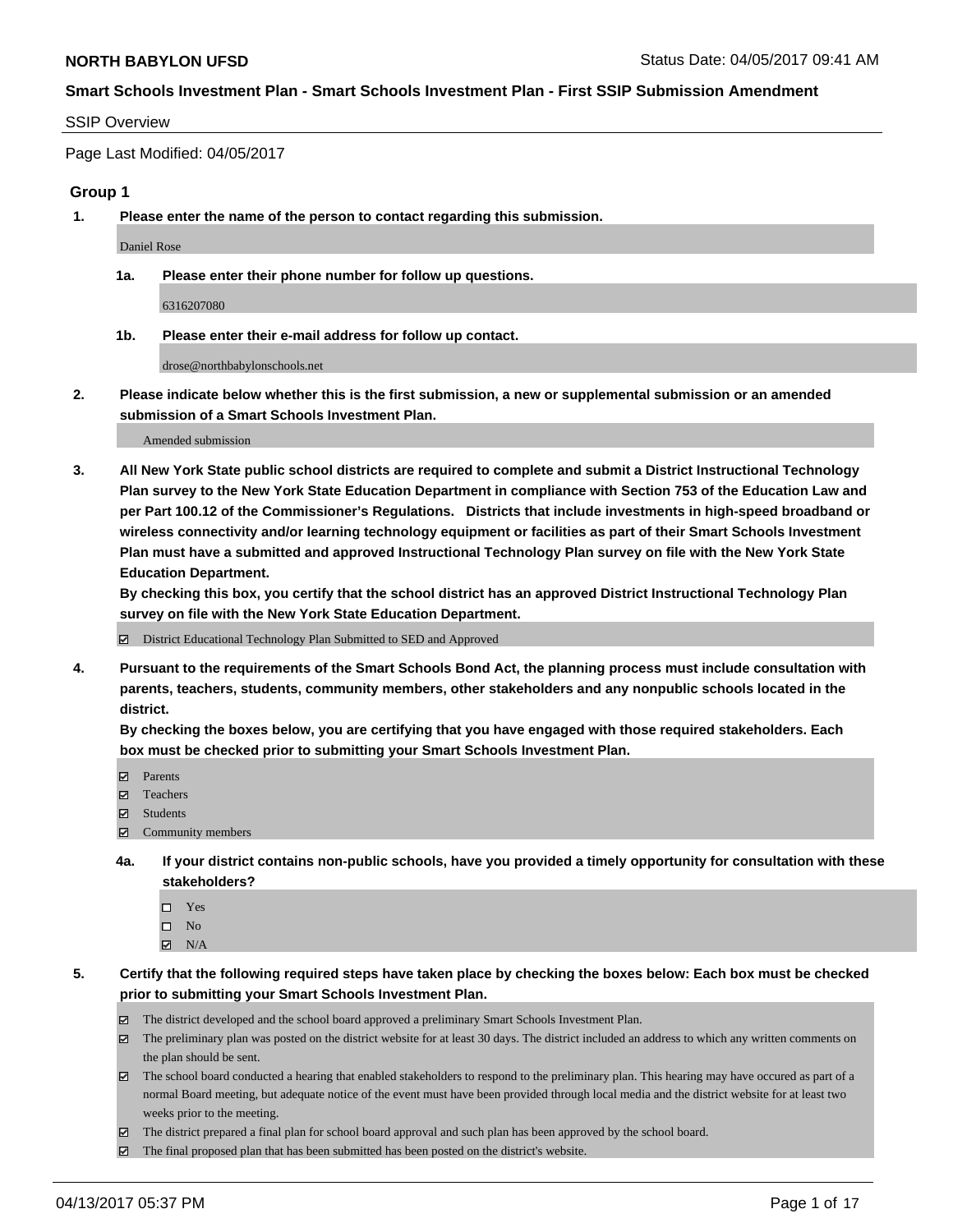#### SSIP Overview

Page Last Modified: 04/05/2017

**5a. Please upload the proposed Smart Schools Investment Plan (SSIP) that was posted on the district's website, along with any supporting materials. Note that this should be different than your recently submitted Educational Technology Survey. The Final SSIP, as approved by the School Board, should also be posted on the website and remain there during the course of the projects contained therein.**

SSIP.pdf

**5b. Enter the webpage address where the final Smart Schools Investment Plan is posted. The Plan should remain posted for the life of the included projects.**

http://www.northbabylonschools.net/Assets/Technology/SSIP\_First\_Draft.pdf?t=635969102678770000

**6. Please enter an estimate of the total number of students and staff that will benefit from this Smart Schools Investment Plan based on the cumulative projects submitted to date.**

4,800

**7. An LEA/School District may partner with one or more other LEA/School Districts to form a consortium to pool Smart Schools Bond Act funds for a project that meets all other Smart School Bond Act requirements. Each school district participating in the consortium will need to file an approved Smart Schools Investment Plan for the project and submit a signed Memorandum of Understanding that sets forth the details of the consortium including the roles of each respective district.**

 $\Box$  The district plans to participate in a consortium to partner with other school district(s) to implement a Smart Schools project.

**8. Please enter the name and 6-digit SED Code for each LEA/School District participating in the Consortium.**

| <b>Partner LEA/District</b> | <b>ISED BEDS Code</b> |
|-----------------------------|-----------------------|
| (No Response)               | (No Response)         |

**9. Please upload a signed Memorandum of Understanding with all of the participating Consortium partners.**

(No Response)

**10. Your district's Smart Schools Bond Act Allocation is:**

\$4,086,597

**11. Enter the budget sub-allocations by category that you are submitting for approval at this time. If you are not budgeting SSBA funds for a category, please enter 0 (zero.) If the value entered is \$0, you will not be required to complete that survey question.**

|                                       | Sub-        |
|---------------------------------------|-------------|
|                                       | Allocations |
| <b>School Connectivity</b>            | 112,093     |
| Connectivity Projects for Communities | $\mathbf 0$ |
| <b>Classroom Technology</b>           | 38,350      |
| Pre-Kindergarten Classrooms           | 0           |
| Replace Transportable Classrooms      | 0           |
| <b>High-Tech Security Features</b>    | 0           |
| Totals:                               | 150,443     |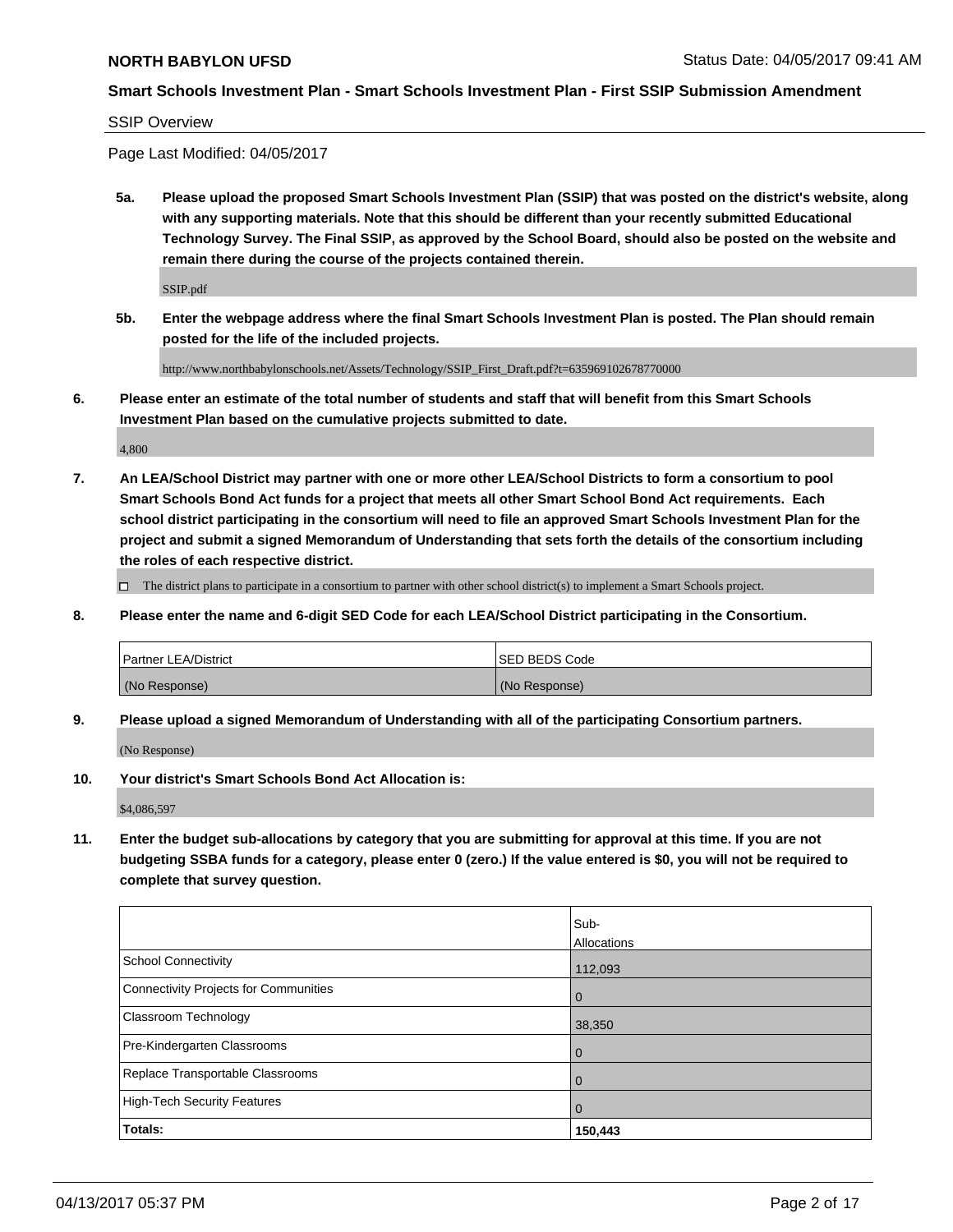#### School Connectivity

Page Last Modified: 04/05/2017

# **Group 1**

- **1. In order for students and faculty to receive the maximum benefit from the technology made available under the Smart Schools Bond Act, their school buildings must possess sufficient connectivity infrastructure to ensure that devices can be used during the school day. Smart Schools Investment Plans must demonstrate that:**
	- **sufficient infrastructure that meets the Federal Communications Commission's 100 Mbps per 1,000 students standard currently exists in the buildings where new devices will be deployed, or**
	- **is a planned use of a portion of Smart Schools Bond Act funds, or**
	- **is under development through another funding source.**

**Smart Schools Bond Act funds used for technology infrastructure or classroom technology investments must increase the number of school buildings that meet or exceed the minimum speed standard of 100 Mbps per 1,000 students and staff within 12 months. This standard may be met on either a contracted 24/7 firm service or a "burstable" capability. If the standard is met under the burstable criteria, it must be:**

**1. Specifically codified in a service contract with a provider, and**

**2. Guaranteed to be available to all students and devices as needed, particularly during periods of high demand, such as computer-based testing (CBT) periods.**

**Please describe how your district already meets or is planning to meet this standard within 12 months of plan submission.**

(No Response)

- **1a. If a district believes that it will be impossible to meet this standard within 12 months, it may apply for a waiver of this requirement, as described on the Smart Schools website. The waiver must be filed and approved by SED prior to submitting this survey.**
	- By checking this box, you are certifying that the school district has an approved waiver of this requirement on file with the New York State Education Department.

#### **2. Connectivity Speed Calculator (Required)**

|                         | Number of<br>Students | Multiply by<br>100 Kbps | Divide by 1000 Current Speed<br>to Convert to<br>Reauired<br>Speed in Mb | in Mb            | Expected<br>Speed to be<br>Attained Within   Required<br>12 Months | <b>Expected Date</b><br>When<br>Speed Will be<br>Met |
|-------------------------|-----------------------|-------------------------|--------------------------------------------------------------------------|------------------|--------------------------------------------------------------------|------------------------------------------------------|
| <b>Calculated Speed</b> | (No<br>Response)      | (No Response)           | (No<br>Response)                                                         | (No<br>Response) | (No<br>Response)                                                   | (No<br>Response)                                     |

# **3. Describe how you intend to use Smart Schools Bond Act funds for high-speed broadband and/or wireless connectivity projects in school buildings.**

We need to include a clean up of MDFs and IDFs. During a recent walkthrough we realized that our MDFs in the elementary schools are in major need of repair. All wires need to be terminated, servers and switches need to be re racked in new locked cabinets. In many of our IDFs wiring is exposed and not terminated properly. In order to ensure that our investment into our improved network infrastructure is sustainable, this work must be done. An MDF short for **main distribution frame**, a cable rack that interconnects and manages the telecommunications wiring between itself and any number of IDFs. Unlike an IDF, which connects internal lines to the **MDF**, the **MDF** connects private or public lines coming into a building with the internal network. The IDF is referring to Intermediate Distribution Frame.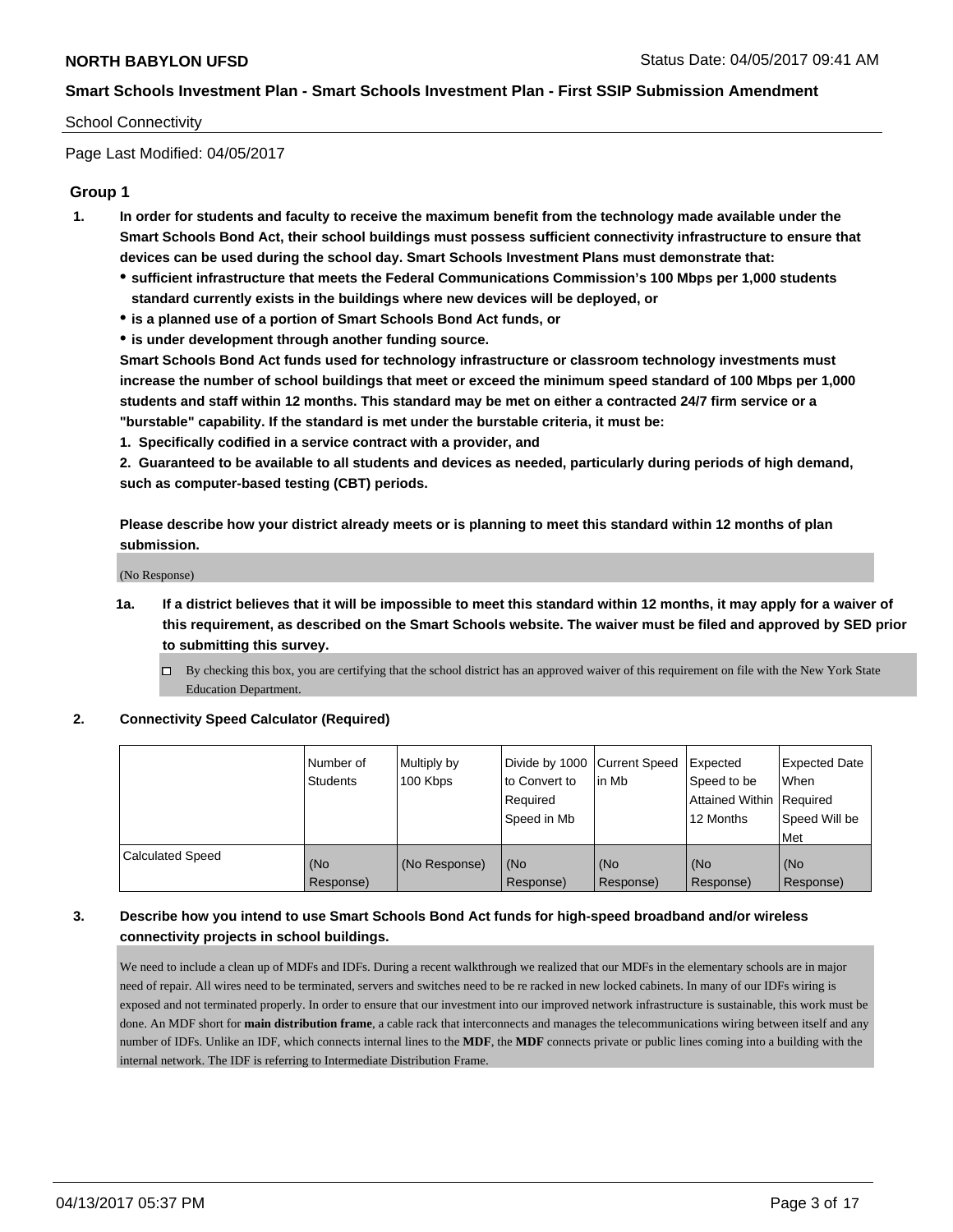School Connectivity

Page Last Modified: 04/05/2017

**4. Describe the linkage between the district's District Instructional Technology Plan and the proposed projects. (There should be a link between your response to this question and your response to Question 1 in Part E. Curriculum and Instruction "What are the district's plans to use digital connectivity and technology to improve teaching and learning?)**

(No Response)

**5. If the district wishes to have students and staff access the Internet from wireless devices within the school building, or in close proximity to it, it must first ensure that it has a robust Wi-Fi network in place that has sufficient bandwidth to meet user demand.**

**Please describe how you have quantified this demand and how you plan to meet this demand.**

(No Response)

**6. As indicated on Page 5 of the guidance, the Office of Facilities Planning will have to conduct a preliminary review of all capital projects, including connectivity projects.**

**Please indicate on a separate row each project number given to you by the Office of Facilities Planning.**

| <b>Project Number</b> |  |
|-----------------------|--|
| 58-01-03-03-7-999-004 |  |

**7. Certain high-tech security and connectivity infrastructure projects may be eligible for an expedited review process as determined by the Office of Facilities Planning.**

**Was your project deemed eligible for streamlined review?**

No

**8. Include the name and license number of the architect or engineer of record.**

| Name                  | License Number |
|-----------------------|----------------|
| <b>BBS Architects</b> | 165141         |

**9. If you are submitting an allocation for School Connectivity complete this table. Note that the calculated Total at the bottom of the table must equal the Total allocation for this category that you entered in the SSIP Overview overall budget.**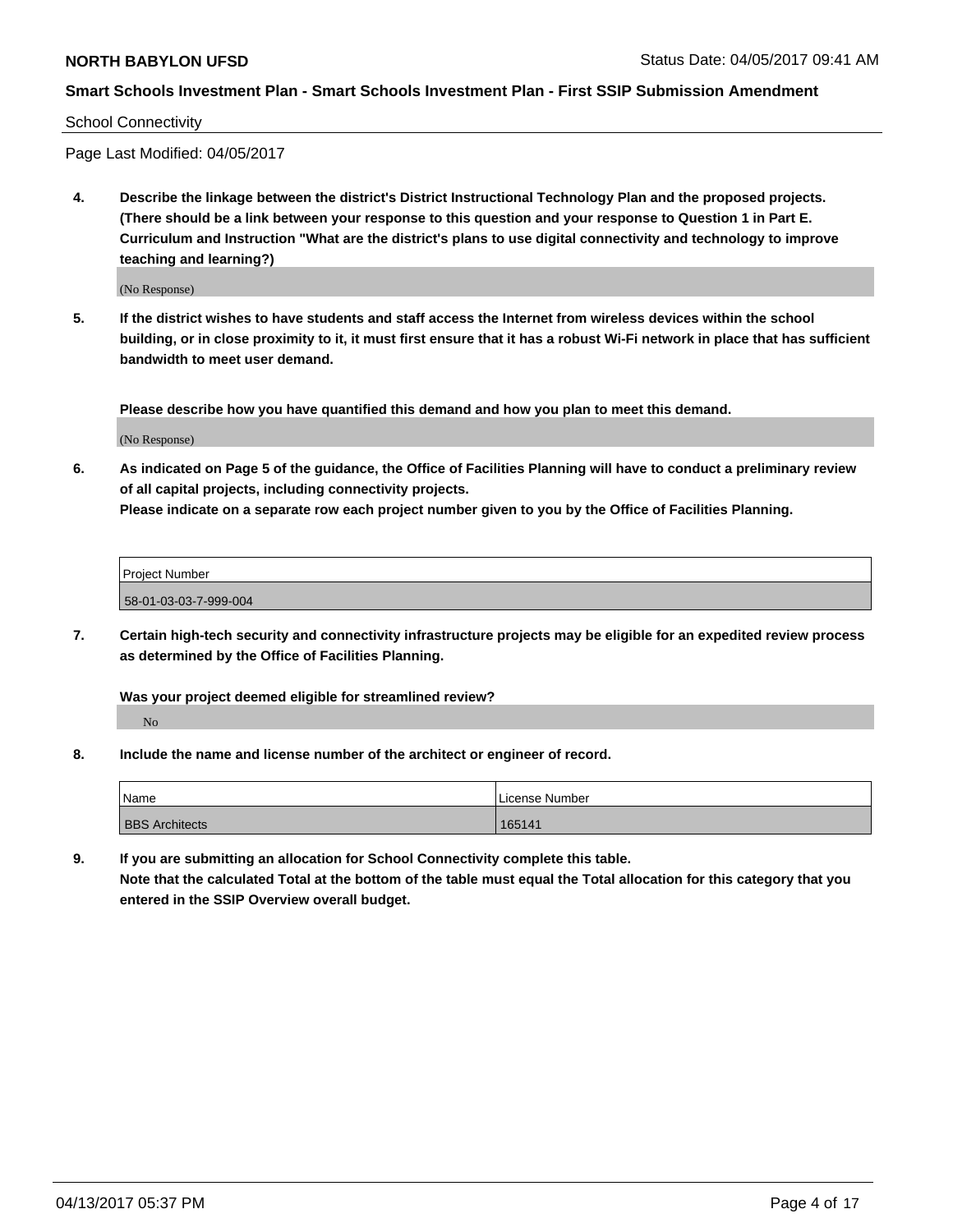#### School Connectivity

Page Last Modified: 04/05/2017

|                                            | Sub-<br>Allocation |
|--------------------------------------------|--------------------|
| Network/Access Costs                       | (No Response)      |
| <b>Outside Plant Costs</b>                 | (No Response)      |
| School Internal Connections and Components | (No Response)      |
| <b>Professional Services</b>               | 112,093            |
| Testing                                    | (No Response)      |
| <b>Other Upfront Costs</b>                 | (No Response)      |
| <b>Other Costs</b>                         | (No Response)      |
| Totals:                                    | 112,093            |

**10. Please detail the type, quantity, per unit cost and total cost of the eligible items under each sub-category. This is especially important for any expenditures listed under the "Other" category. All expenditures must be eligible for tax-exempt financing to be reimbursed through the SSBA. Sufficient detail must be provided so that we can verify this is the case. If you have any questions, please contact us directly through smartschools@nysed.gov. NOTE: Wireless Access Points should be included in this category, not under Classroom Educational Technology, except those that will be loaned/purchased for nonpublic schools.**

| Select the allowable expenditure | Item to be purchased     | Quantity | Cost per Item | <b>Total Cost</b> |
|----------------------------------|--------------------------|----------|---------------|-------------------|
| type.                            |                          |          |               |                   |
| Repeat to add another item under |                          |          |               |                   |
| each type.                       |                          |          |               |                   |
| <b>Professional Services</b>     | Cleanup of IDFs and MDFs | -31      | 3.616         | 112.093           |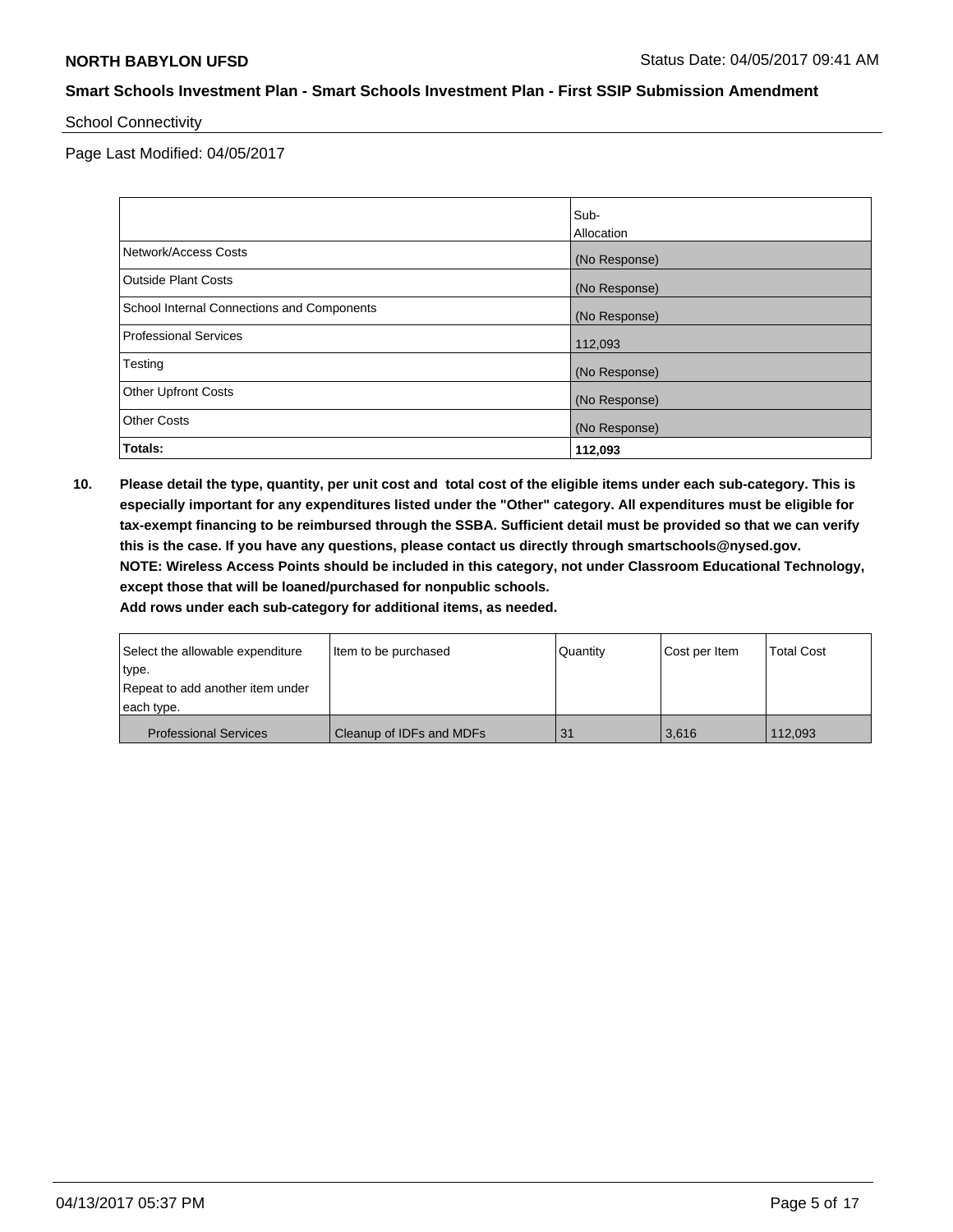Community Connectivity (Broadband and Wireless)

### **Group 1**

**1. Describe how you intend to use Smart Schools Bond Act funds for high-speed broadband and/or wireless connectivity projects in the community.**

(No Response)

**2. Please describe how the proposed project(s) will promote student achievement and increase student and/or staff access to the Internet in a manner that enhances student learning and/or instruction outside of the school day and/or school building.**

(No Response)

**3. Community connectivity projects must comply with all the necessary local building codes and regulations (building and related permits are not required prior to plan submission).**

 $\Box$  I certify that we will comply with all the necessary local building codes and regulations.

**4. Please describe the physical location of the proposed investment.**

(No Response)

**5. Please provide the initial list of partners participating in the Community Connectivity Broadband Project, along with their Federal Tax Identification (Employer Identification) number.**

| <b>Project Partners</b> | Federal ID#   |
|-------------------------|---------------|
| (No Response)           | (No Response) |

**6. If you are submitting an allocation for Community Connectivity, complete this table. Note that the calculated Total at the bottom of the table must equal the Total allocation for this category that you entered in the SSIP Overview overall budget.**

|                             | Sub-Allocation |
|-----------------------------|----------------|
| Network/Access Costs        | (No Response)  |
| Outside Plant Costs         | (No Response)  |
| <b>Tower Costs</b>          | (No Response)  |
| Customer Premises Equipment | (No Response)  |
| Professional Services       | (No Response)  |
| Testing                     | (No Response)  |
| <b>Other Upfront Costs</b>  | (No Response)  |
| <b>Other Costs</b>          | (No Response)  |
| Totals:                     | 0              |

**7. Please detail the type, quantity, per unit cost and total cost of the eligible items under each sub-category. This is especially important for any expenditures listed under the "Other" category. All expenditures must be capital-bond eligible to be reimbursed through the SSBA. If you have any questions, please contact us directly through smartschools@nysed.gov.**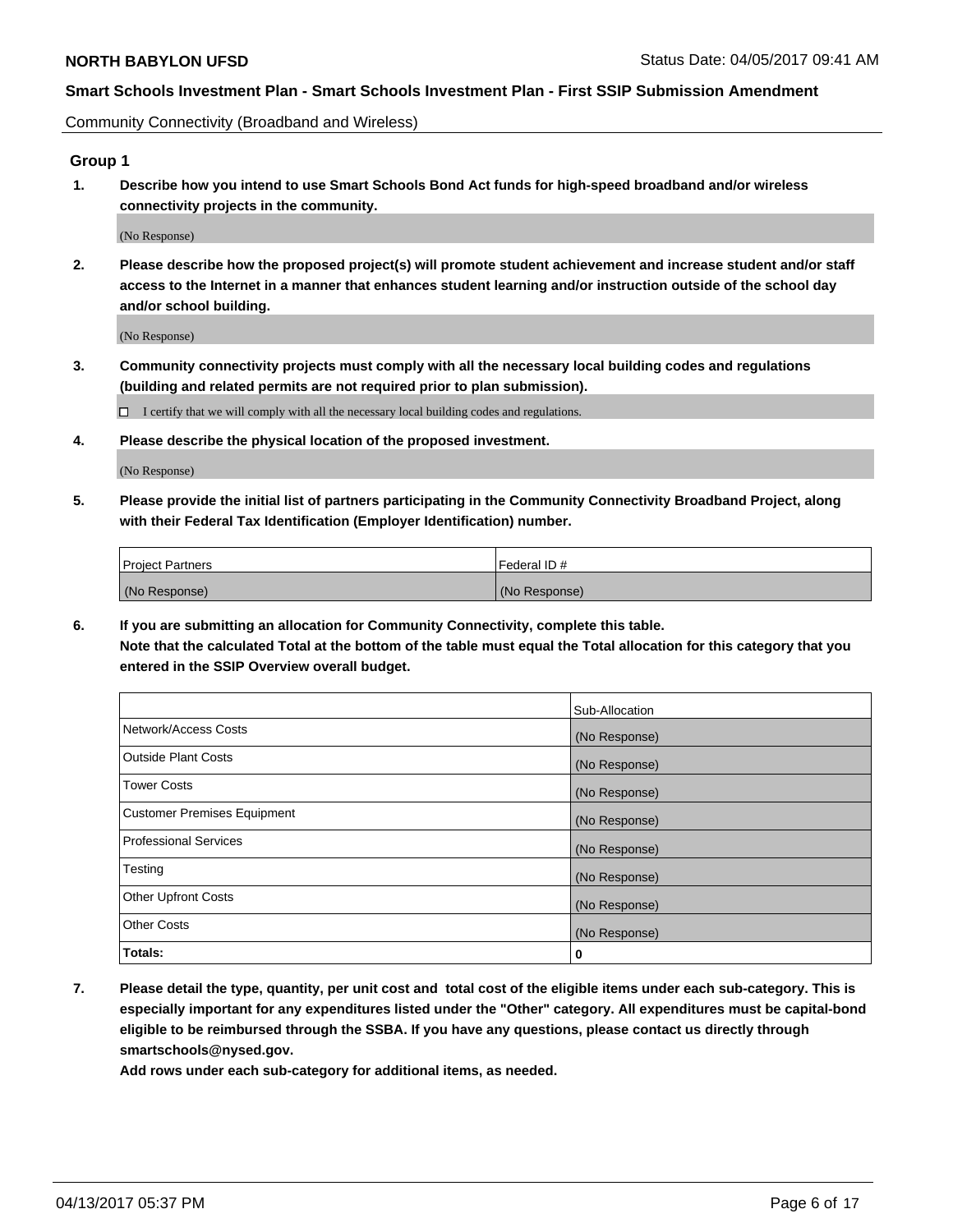Community Connectivity (Broadband and Wireless)

| Select the allowable expenditure | Item to be purchased | Quantity      | Cost per Item | <b>Total Cost</b> |
|----------------------------------|----------------------|---------------|---------------|-------------------|
| type.                            |                      |               |               |                   |
| Repeat to add another item under |                      |               |               |                   |
| each type.                       |                      |               |               |                   |
| (No Response)                    | (No Response)        | (No Response) | (No Response) | (No Response)     |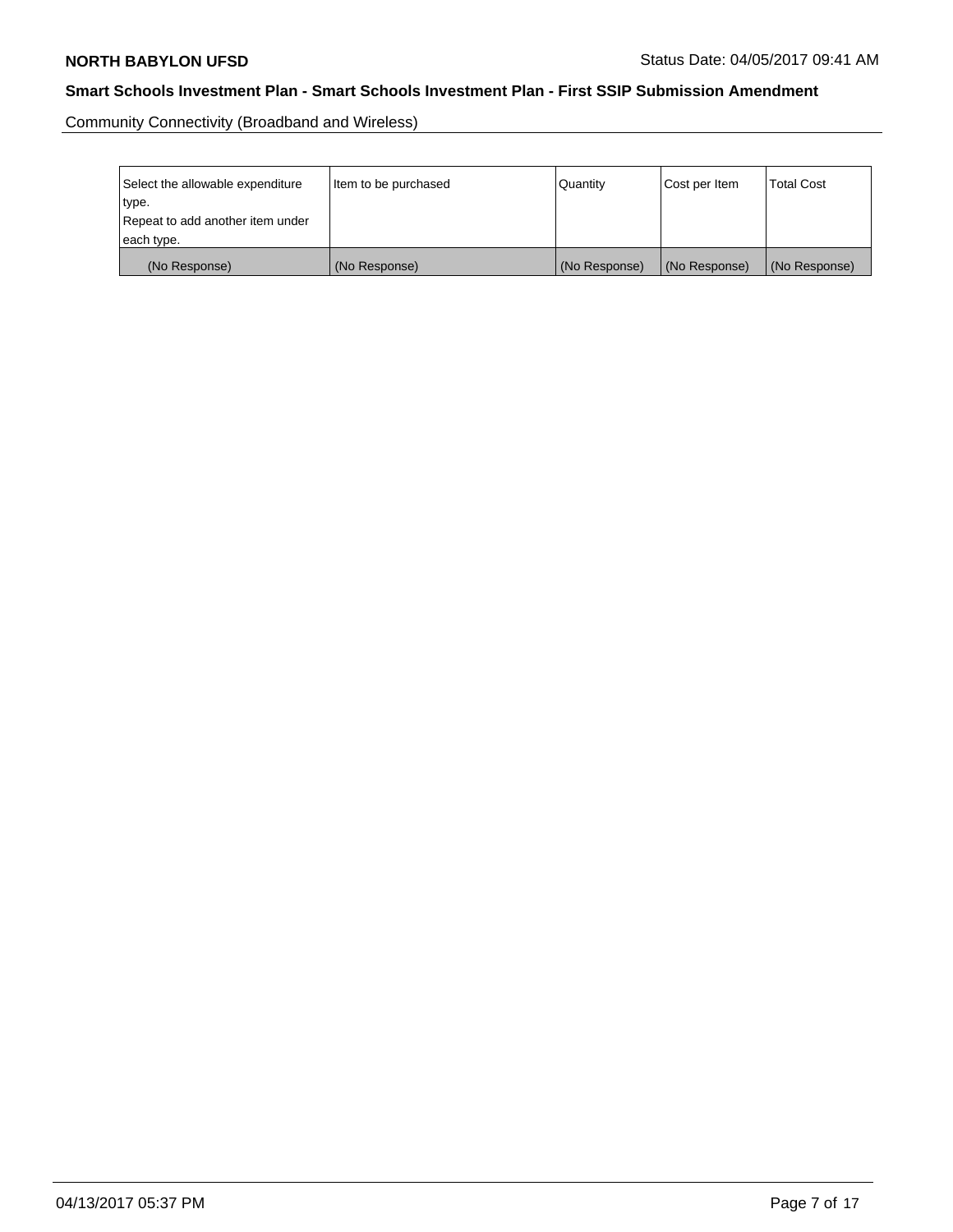#### Classroom Learning Technology

Page Last Modified: 03/27/2017

### **Questions**

**1. In order for students and faculty to receive the maximum benefit from the technology made available under the Smart Schools Bond Act, their school buildings must possess sufficient connectivity infrastructure to ensure that devices can be used during the school day. Smart Schools Investment Plans must demonstrate that sufficient infrastructure that meets the Federal Communications Commission's 100 Mbps per 1,000 students standard currently exists in the buildings where new devices will be deployed, or is a planned use of a portion of Smart Schools Bond Act funds, or is under development through another funding source.**

**Smart Schools Bond Act funds used for technology infrastructure or classroom technology investments must increase the number of school buildings that meet or exceed the minimum speed standard of 100 Mbps per 1,000 students and staff within 12 months. This standard may be met on either a contracted 24/7 firm service or a "burstable" capability. If the standard is met under the burstable criteria, it must be:**

- **1. Specifically codified in a service contract with a provider, and**
- **2. Guaranteed to be available to all students and devices as needed, particularly during periods of high demand, such as computer-based testing (CBT) periods.**

**Please describe how your district already meets or is planning to meet this standard within 12 months of plan submission.**

(No Response)

- **1a. If a district believes that it will be impossible to meet this standard within 12 months, it may apply for a waiver of this requirement, as described on the Smart Schools website. The waiver must be filed and approved by SED prior to submitting this survey.**
	- $\Box$  By checking this box, you are certifying that the school district has an approved waiver of this requirement on file with the New York State Education Department.

#### **2. Connectivity Speed Calculator (Required)**

|                         | l Number of<br>Students | Multiply by<br>100 Kbps | Divide by 1000   Current Speed<br>to Convert to<br>Required<br>Speed in Mb | lin Mb           | Expected<br>Speed to be<br>Attained Within Required<br>12 Months | <b>Expected Date</b><br>When<br>Speed Will be<br>Met |
|-------------------------|-------------------------|-------------------------|----------------------------------------------------------------------------|------------------|------------------------------------------------------------------|------------------------------------------------------|
| <b>Calculated Speed</b> | (No<br>Response)        | (No Response)           | (No<br>Response)                                                           | (No<br>Response) | (No<br>Response)                                                 | (No<br>Response)                                     |

**3. If the district wishes to have students and staff access the Internet from wireless devices within the school building, or in close proximity to it, it must first ensure that it has a robust Wi-Fi network in place that has sufficient bandwidth to meet user demand.**

**Please describe how you have quantified this demand and how you plan to meet this demand.**

(No Response)

**4. All New York State public school districts are required to complete and submit an Instructional Technology Plan survey to the New York State Education Department in compliance with Section 753 of the Education Law and per Part 100.12 of the Commissioner's Regulations.**

**Districts that include educational technology purchases as part of their Smart Schools Investment Plan must have a submitted and approved Instructional Technology Plan survey on file with the New York State Education Department.**

 $\Box$  By checking this box, you are certifying that the school district has an approved Instructional Technology Plan survey on file with the New York State Education Department.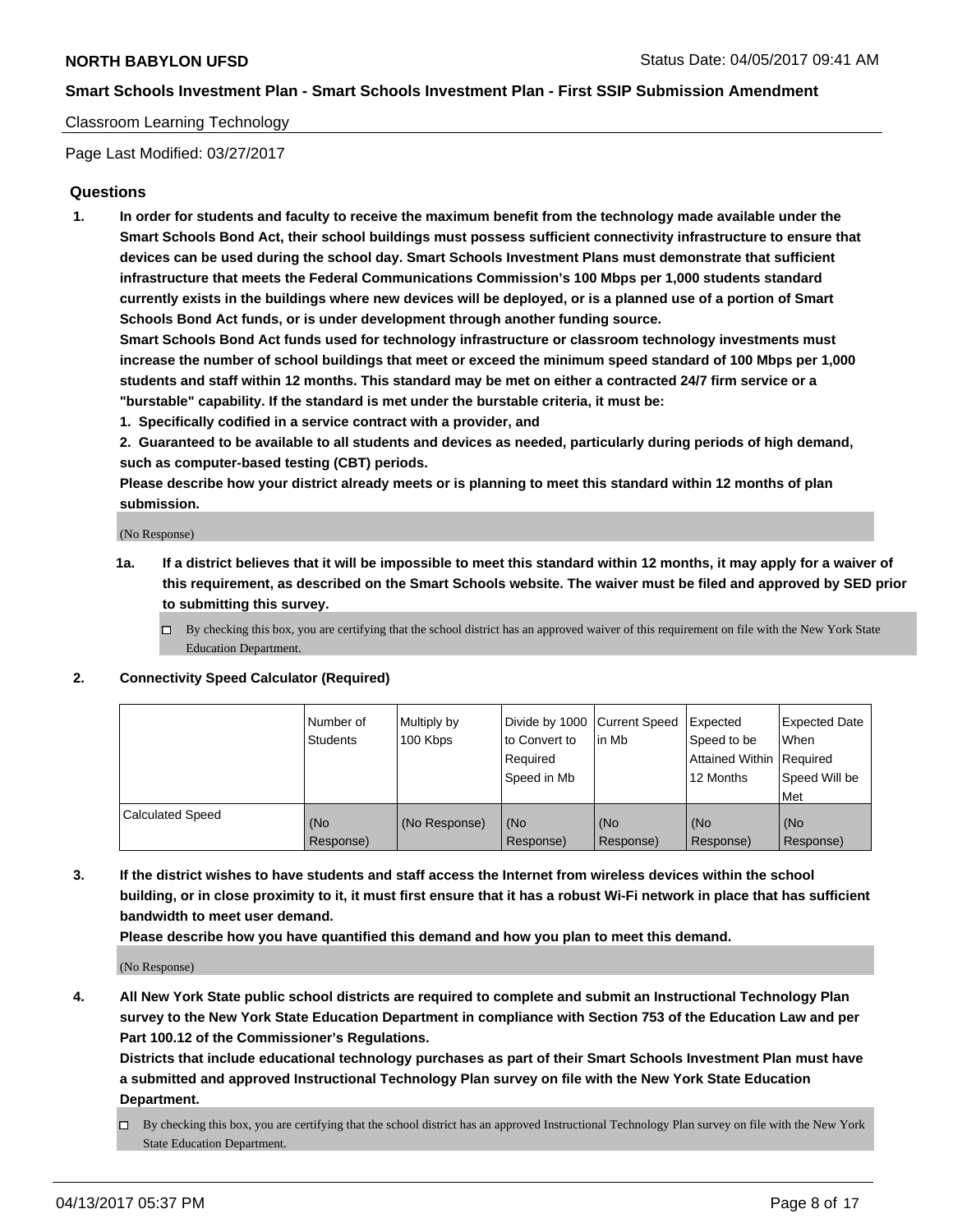#### Classroom Learning Technology

Page Last Modified: 03/27/2017

**5. Describe the devices you intend to purchase and their compatibility with existing or planned platforms or systems. Specifically address the adequacy of each facility's electrical, HVAC and other infrastructure necessary to install and support the operation of the planned technology.**

We are making this amendment because of the following:

1. The interactive whiteboards were slightly more expensive because between the time that we submitted our plan and the time the plan was approved,

a 75" board was released and the district preferred the 75" over the 65".

2. The computers were more expensive because we bought them pre imaged and with a monitor that was needed to work with the Smartboards for resolution purposes.

3. We did not need as many document cameras as originally proposed because we already have some in the district. Also, the price came in much lower than originally quoted.

- **6. Describe how the proposed technology purchases will:**
	- **> enhance differentiated instruction;**
	- **> expand student learning inside and outside the classroom;**
	- **> benefit students with disabilities and English language learners; and**
	- **> contribute to the reduction of other learning gaps that have been identified within the district.**

**The expectation is that districts will place a priority on addressing the needs of students who struggle to succeed in a rigorous curriculum. Responses in this section should specifically address this concern and align with the district's Instructional Technology Plan (in particular Question 2 of E. Curriculum and Instruction: "Does the district's instructional technology plan address the needs of students with disabilities to ensure equitable access to instruction, materials and assessments?" and Question 3 of the same section: "Does the district's instructional technology plan address the provision of assistive technology specifically for students with disabilities to ensure access to and participation in the general curriculum?"**

(No Response)

**7. Where appropriate, describe how the proposed technology purchases will enhance ongoing communication with parents and other stakeholders and help the district facilitate technology-based regional partnerships, including distance learning and other efforts.**

(No Response)

**8. Describe the district's plan to provide professional development to ensure that administrators, teachers and staff can employ the technology purchased to enhance instruction successfully.**

**Note: This response should be aligned and expanded upon in accordance with your district's response to Question 1 of F. Professional Development of your Instructional Technology Plan: "Please provide a summary of professional development offered to teachers and staff, for the time period covered by this plan, to support technology to enhance teaching and learning. Please include topics, audience and method of delivery within your summary."**

(No Response)

- **9. Districts must contact the SUNY/CUNY teacher preparation program that supplies the largest number of the district's new teachers to request advice on innovative uses and best practices at the intersection of pedagogy and educational technology.**
	- By checking this box, you certify that you have contacted the SUNY/CUNY teacher preparation program that supplies the largest number of your new teachers to request advice on these issues.

#### **9a. Please enter the name of the SUNY or CUNY Institution that you contacted.**

(No Response)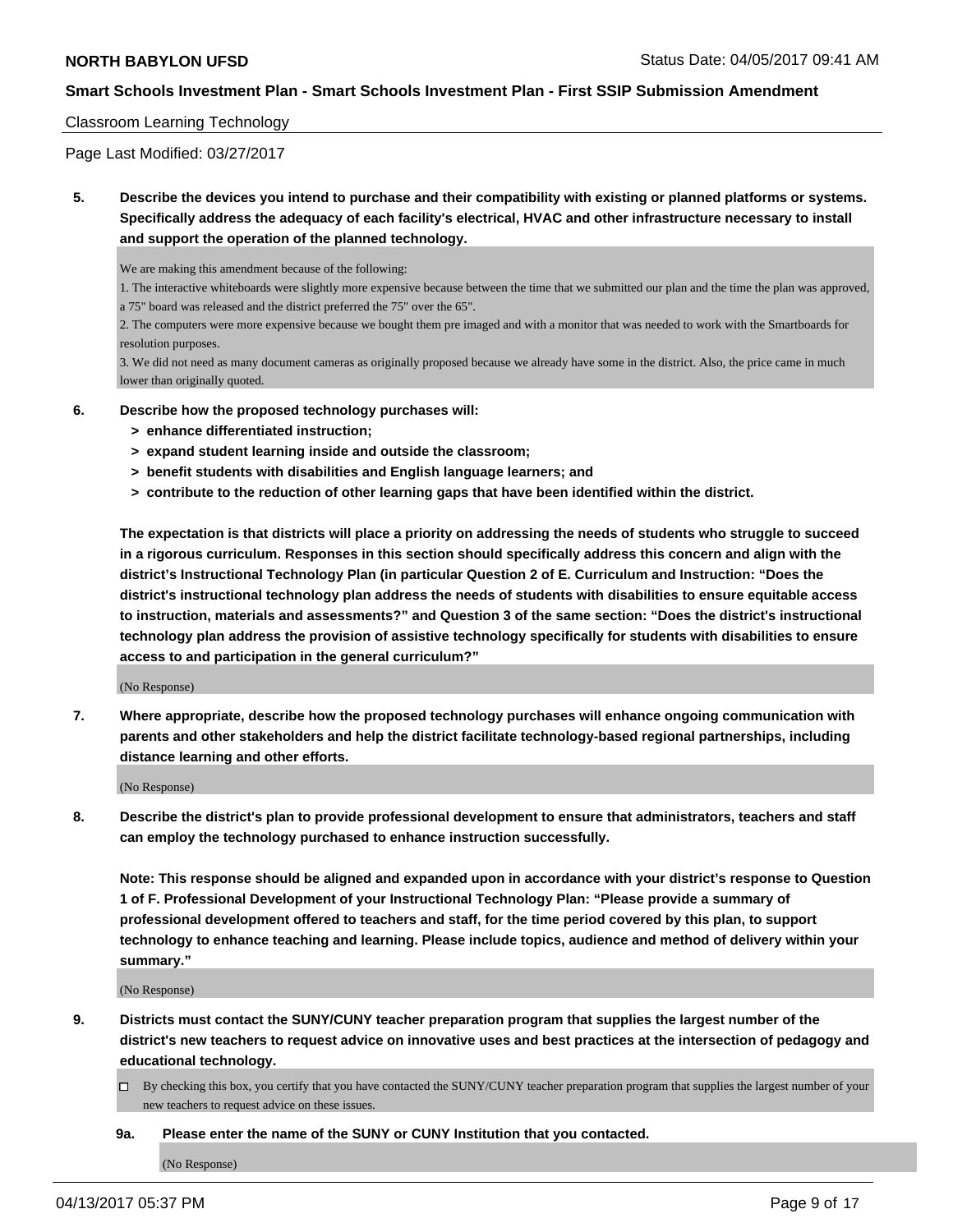Classroom Learning Technology

Page Last Modified: 03/27/2017

**9b. Enter the primary Institution phone number.**

(No Response)

**9c. Enter the name of the contact person with whom you consulted and/or will be collaborating with on innovative uses of technology and best practices.**

(No Response)

**10. A district whose Smart Schools Investment Plan proposes the purchase of technology devices and other hardware must account for nonpublic schools in the district.**

**Are there nonpublic schools within your school district?**

| ٠ |
|---|
|   |

 $\square$  No

**11. Nonpublic Classroom Technology Loan Calculator**

**The Smart Schools Bond Act provides that any Classroom Learning Technology purchases made using Smart Schools funds shall be lent, upon request, to nonpublic schools in the district. However, no school district shall be required to loan technology in amounts greater than the total obtained and spent on technology pursuant to the Smart Schools Bond Act and the value of such loan may not exceed the total of \$250 multiplied by the nonpublic school enrollment in the base year at the time of enactment.**

**See:**

**http://www.p12.nysed.gov/mgtserv/smart\_schools/docs/Smart\_Schools\_Bond\_Act\_Guidance\_04.27.15\_Final.pdf.**

|                                       | 1. Classroom<br>Technology<br>Sub-allocation | 2. Public<br>l Enrollment<br>$(2014 - 15)$ | 3. Nonpublic<br>Enrollment<br>$(2014-15)$ | l 4. Sum of<br>Public and<br>l Nonpublic<br>l Enrollment | 15. Total Per<br>Pupil Sub-<br>lallocation                                                    | l 6. Total<br>Nonpublic Loan<br>Amount |
|---------------------------------------|----------------------------------------------|--------------------------------------------|-------------------------------------------|----------------------------------------------------------|-----------------------------------------------------------------------------------------------|----------------------------------------|
| Calculated Nonpublic Loan<br>l Amount |                                              |                                            |                                           |                                                          | (No Response)   (No Response)   (No Response)   (No Response)   (No Response)   (No Response) |                                        |

**12. To ensure the sustainability of technology purchases made with Smart Schools funds, districts must demonstrate a long-term plan to maintain and replace technology purchases supported by Smart Schools Bond Act funds. This sustainability plan shall demonstrate a district's capacity to support recurring costs of use that are ineligible for Smart Schools Bond Act funding such as device maintenance, technical support, Internet and wireless fees, maintenance of hotspots, staff professional development, building maintenance and the replacement of incidental items. Further, such a sustainability plan shall include a long-term plan for the replacement of purchased devices and equipment at the end of their useful life with other funding sources.**

 $\Box$  By checking this box, you certify that the district has a sustainability plan as described above.

**13. Districts must ensure that devices purchased with Smart Schools Bond funds will be distributed, prepared for use, maintained and supported appropriately. Districts must maintain detailed device inventories in accordance with generally accepted accounting principles.**

By checking this box, you certify that the district has a distribution and inventory management plan and system in place.

**14. If you are submitting an allocation for Classroom Learning Technology complete this table. Note that the calculated Total at the bottom of the table must equal the Total allocation for this category that you entered in the SSIP Overview overall budget.**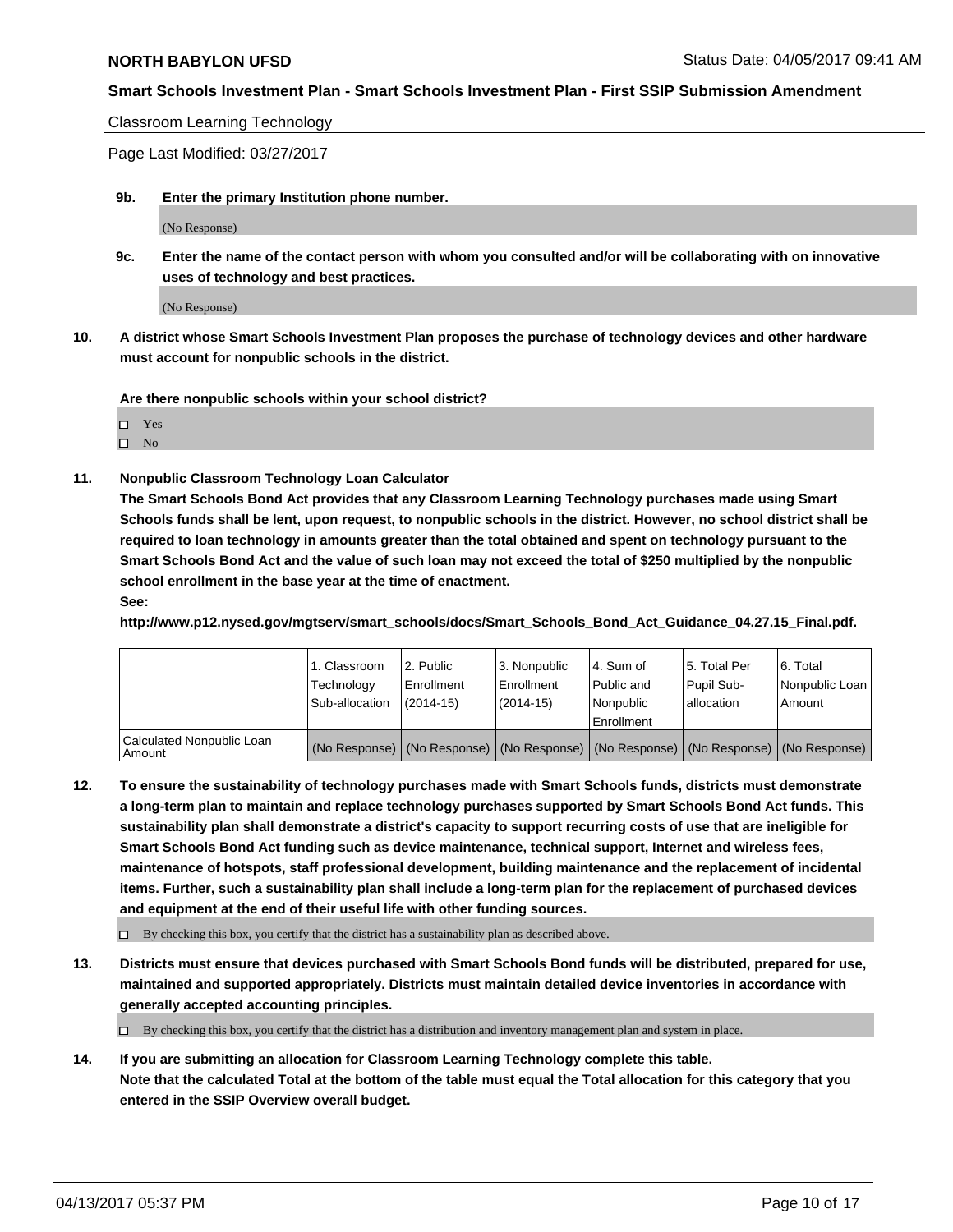# Classroom Learning Technology

Page Last Modified: 03/27/2017

|                         | Sub-Allocation |
|-------------------------|----------------|
| Interactive Whiteboards | 77,200         |
| Computer Servers        | (No Response)  |
| Desktop Computers       | 11,550         |
| Laptop Computers        | (No Response)  |
| <b>Tablet Computers</b> | (No Response)  |
| <b>Other Costs</b>      | $-50,400$      |
| Totals:                 | 38,350         |

**15. Please detail the type, quantity, per unit cost and total cost of the eligible items under each sub-category. This is especially important for any expenditures listed under the "Other" category. All expenditures must be capital-bond eligible to be reimbursed through the SSBA. If you have any questions, please contact us directly through smartschools@nysed.gov.**

**Please specify in the "Item to be Purchased" field which specific expenditures and items are planned to meet the district's nonpublic loan requirement, if applicable.**

**NOTE: Wireless Access Points that will be loaned/purchased for nonpublic schools should ONLY be included in this category, not under School Connectivity, where public school districts would list them.**

| Select the allowable expenditure | Item to be Purchased    | Quantity       | Cost per Item | <b>Total Cost</b> |
|----------------------------------|-------------------------|----------------|---------------|-------------------|
| type.                            |                         |                |               |                   |
| Repeat to add another item under |                         |                |               |                   |
| each type.                       |                         |                |               |                   |
| <b>Other Costs</b>               | <b>Document Cameras</b> | $-60$          | 608           | $-36.480$         |
| <b>Other Costs</b>               | <b>Document Cameras</b> | 290            | $-48$         | $-13,920$         |
| Interactive Whiteboards          | Smartboard              | $-15$          | 4,284         | 64,260            |
| Interactive Whiteboards          | Smartboard 65"          | 38             | 20            | 760               |
| Interactive Whiteboards          | Smartboard 75"          | 297            | 350           | 103,950           |
| Interactive Whiteboards          | Mobile Smartboard       | $\overline{7}$ | 5,250         | 36,750            |
| <b>Desktop Computers</b>         | HP PC                   | 350            | 33            | 11,550            |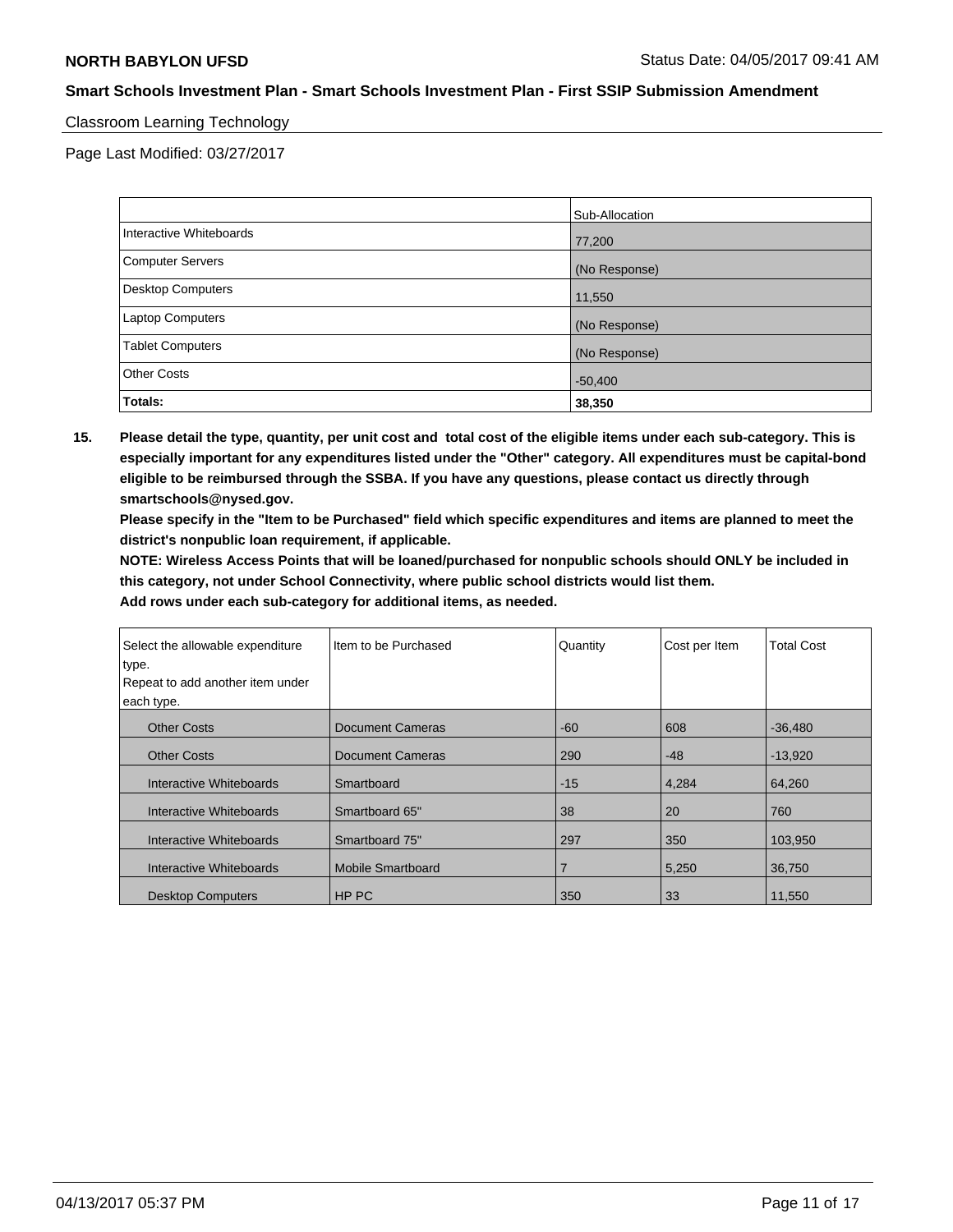Pre-Kindergarten Classrooms

## **Group 1**

**1. Provide information regarding how and where the district is currently serving pre-kindergarten students and justify the need for additional space with enrollment projections over 3 years.**

(No Response)

- **2. Describe the district's plan to construct, enhance or modernize education facilities to accommodate prekindergarten programs. Such plans must include:**
	- **Specific descriptions of what the district intends to do to each space;**
	- **An affirmation that pre-kindergarten classrooms will contain a minimum of 900 square feet per classroom;**
	- **The number of classrooms involved;**
	- **The approximate construction costs per classroom; and**

**- Confirmation that the space is district-owned or has a long-term lease that exceeds the probable useful life of the improvements.**

(No Response)

**3. Smart Schools Bond Act funds may only be used for capital construction costs. Describe the type and amount of additional funds that will be required to support ineligible ongoing costs (e.g. instruction, supplies) associated with any additional pre-kindergarten classrooms that the district plans to add.**

(No Response)

**4. All plans and specifications for the erection, repair, enlargement or remodeling of school buildings in any public school district in the State must be reviewed and approved by the Commissioner. Districts that plan capital projects using their Smart Schools Bond Act funds will undergo a Preliminary Review Process by the Office of Facilities Planning.**

**Please indicate on a separate row each project number given to you by the Office of Facilities Planning.**

| Project Number |  |
|----------------|--|
| (No Response)  |  |

**5. If you have made an allocation for Pre-Kindergarten Classrooms, complete this table.**

**Note that the calculated Total at the bottom of the table must equal the Total allocation for this category that you entered in the SSIP Overview overall budget.**

|                                          | Sub-Allocation |
|------------------------------------------|----------------|
| Construct Pre-K Classrooms               | (No Response)  |
| Enhance/Modernize Educational Facilities | (No Response)  |
| Other Costs                              | (No Response)  |
| Totals:                                  | 0              |

**6. Please detail the type, quantity, per unit cost and total cost of the eligible items under each sub-category. This is especially important for any expenditures listed under the "Other" category. All expenditures must be capital-bond eligible to be reimbursed through the SSBA. If you have any questions, please contact us directly through smartschools@nysed.gov.**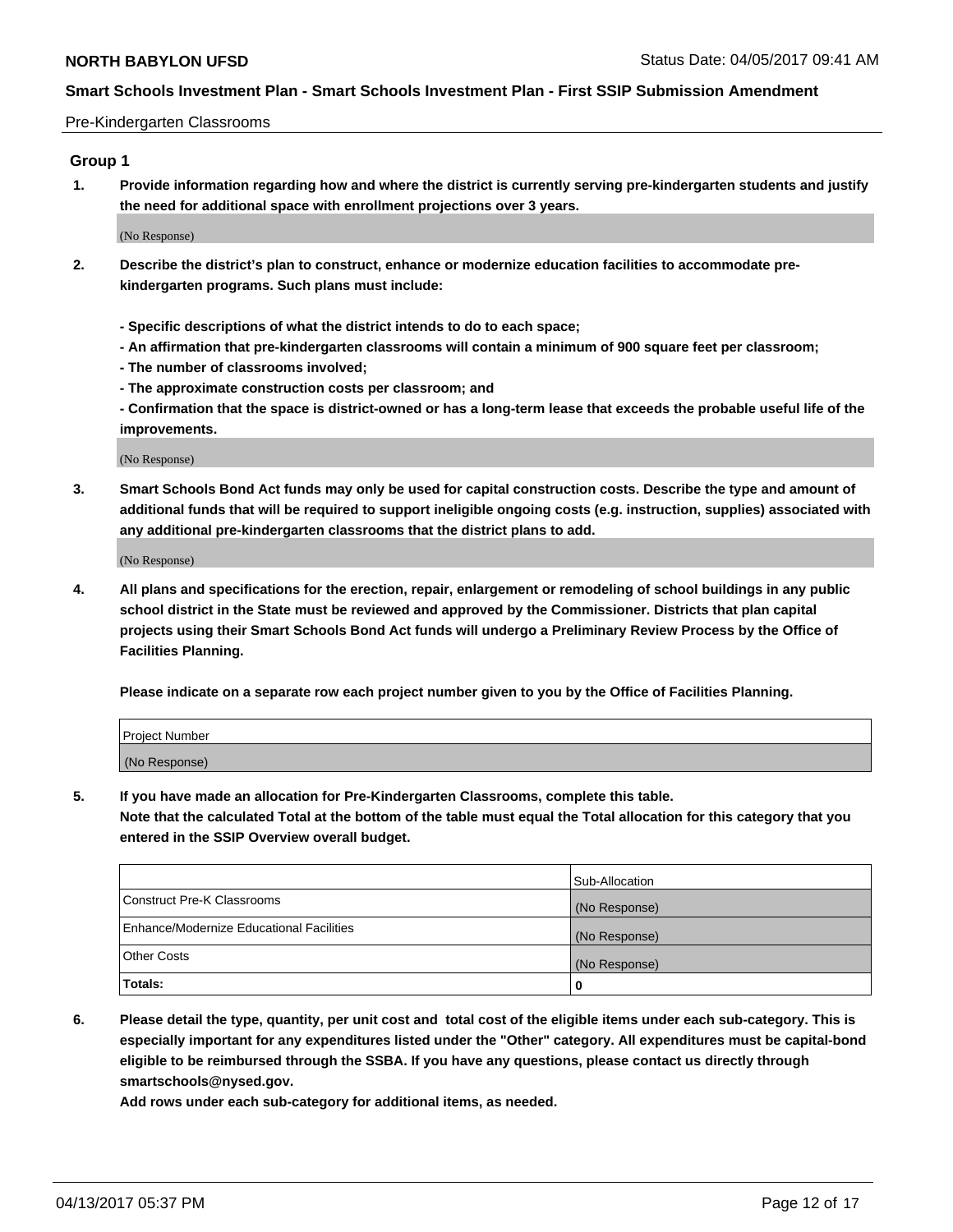Pre-Kindergarten Classrooms

| Select the allowable expenditure | Item to be purchased | Quantity      | Cost per Item | <b>Total Cost</b> |
|----------------------------------|----------------------|---------------|---------------|-------------------|
| type.                            |                      |               |               |                   |
| Repeat to add another item under |                      |               |               |                   |
| each type.                       |                      |               |               |                   |
| (No Response)                    | (No Response)        | (No Response) | (No Response) | (No Response)     |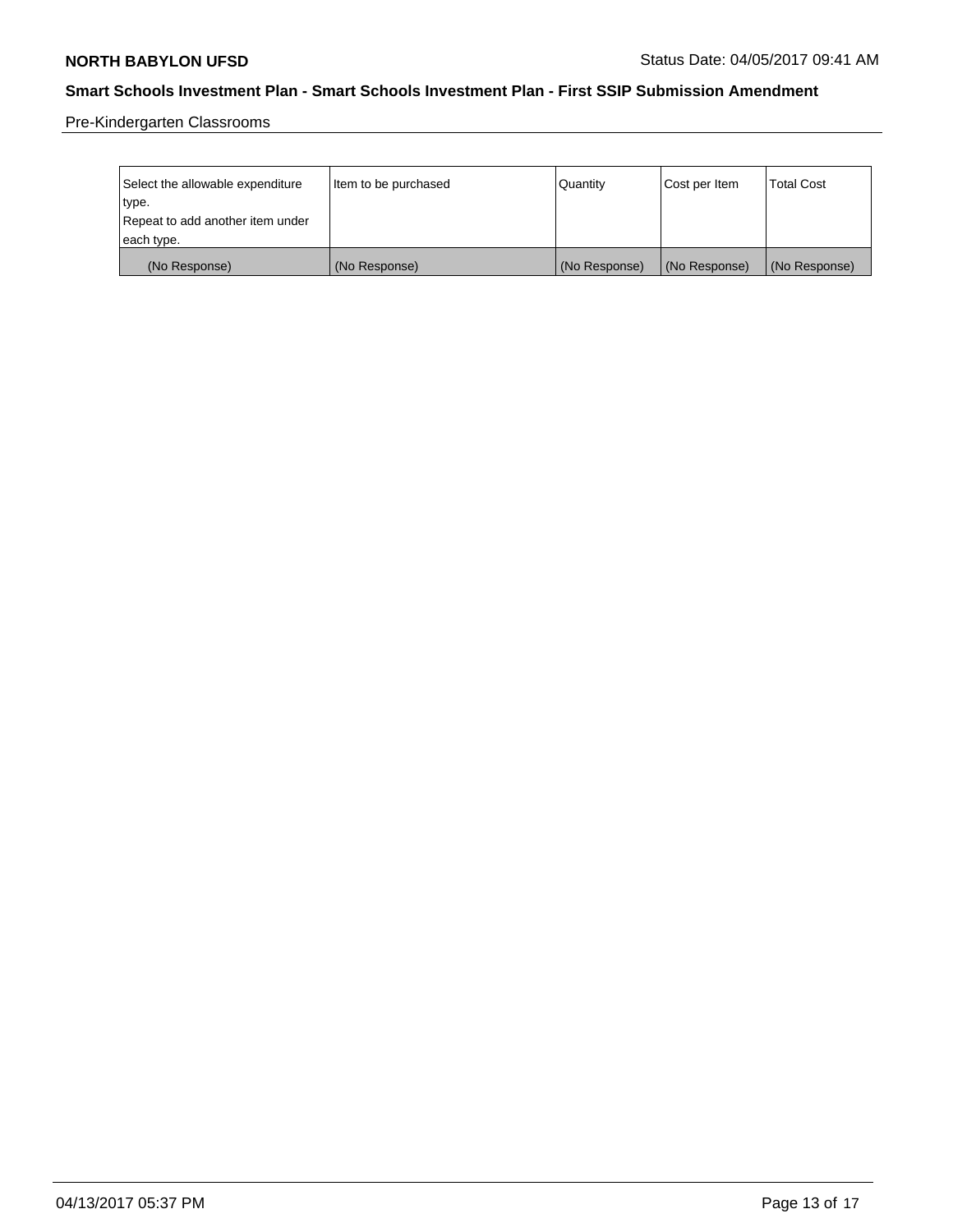Replace Transportable Classrooms

## **Group 1**

**1. Describe the district's plan to construct, enhance or modernize education facilities to provide high-quality instructional space by replacing transportable classrooms.**

(No Response)

**2. All plans and specifications for the erection, repair, enlargement or remodeling of school buildings in any public school district in the State must be reviewed and approved by the Commissioner. Districts that plan capital projects using their Smart Schools Bond Act funds will undergo a Preliminary Review Process by the Office of Facilities Planning.**

**Please indicate on a separate row each project number given to you by the Office of Facilities Planning.**

| Project Number |  |
|----------------|--|
| (No Response)  |  |

**3. For large projects that seek to blend Smart Schools Bond Act dollars with other funds, please note that Smart Schools Bond Act funds can be allocated on a pro rata basis depending on the number of new classrooms built that directly replace transportable classroom units.**

**If a district seeks to blend Smart Schools Bond Act dollars with other funds describe below what other funds are being used and what portion of the money will be Smart Schools Bond Act funds.**

(No Response)

**4. If you have made an allocation for Replace Transportable Classrooms, complete this table. Note that the calculated Total at the bottom of the table must equal the Total allocation for this category that you entered in the SSIP Overview overall budget.**

|                                                | Sub-Allocation |
|------------------------------------------------|----------------|
| Construct New Instructional Space              | (No Response)  |
| Enhance/Modernize Existing Instructional Space | (No Response)  |
| Other Costs                                    | (No Response)  |
| Totals:                                        | 0              |

**5. Please detail the type, quantity, per unit cost and total cost of the eligible items under each sub-category. This is especially important for any expenditures listed under the "Other" category. All expenditures must be capital-bond eligible to be reimbursed through the SSBA. If you have any questions, please contact us directly through smartschools@nysed.gov.**

| Select the allowable expenditure | Item to be purchased | Quantity      | Cost per Item | <b>Total Cost</b> |
|----------------------------------|----------------------|---------------|---------------|-------------------|
| type.                            |                      |               |               |                   |
| Repeat to add another item under |                      |               |               |                   |
| each type.                       |                      |               |               |                   |
| (No Response)                    | (No Response)        | (No Response) | (No Response) | (No Response)     |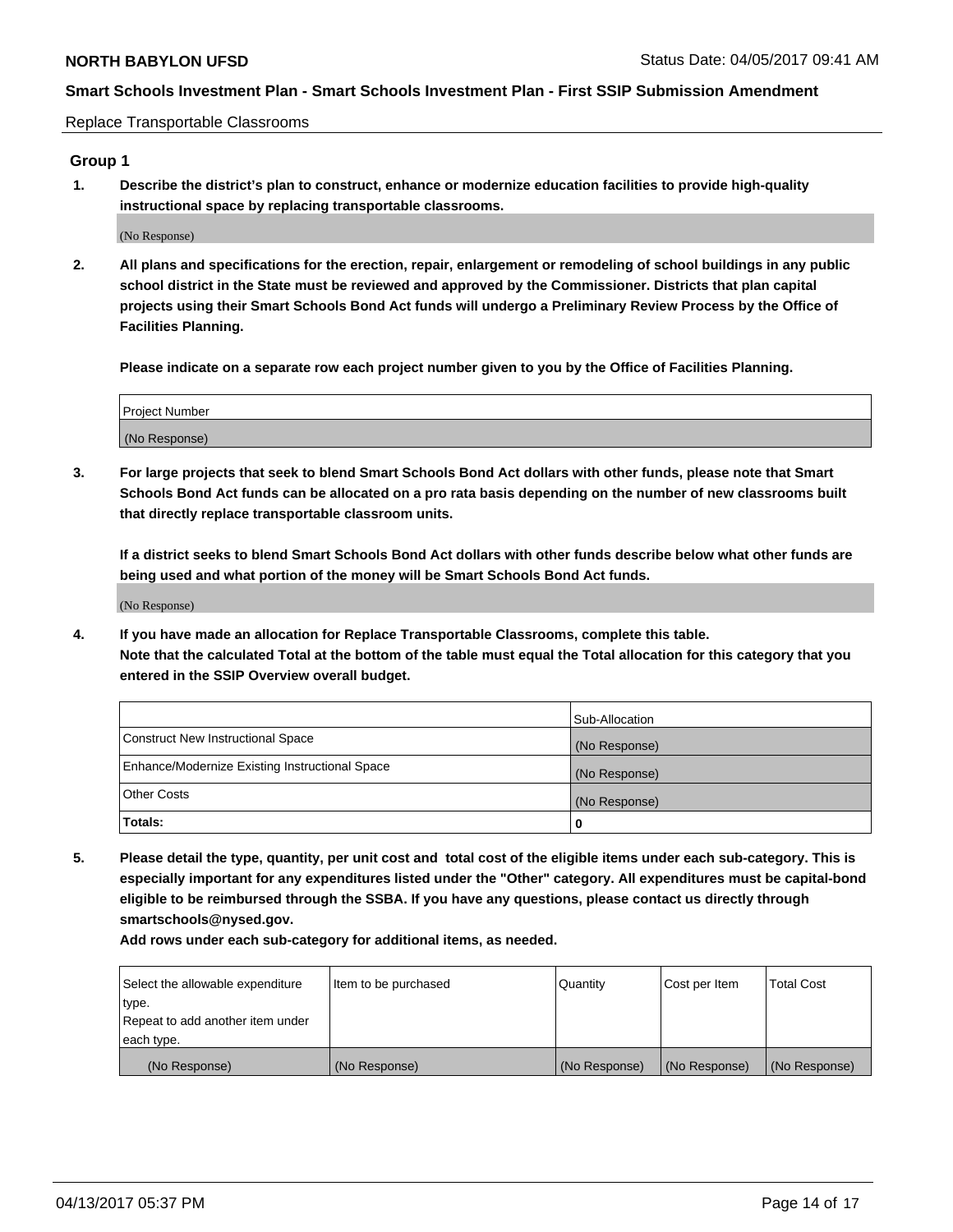High-Tech Security Features

# **Group 1**

**1. Describe how you intend to use Smart Schools Bond Act funds to install high-tech security features in school buildings and on school campuses.**

(No Response)

**2. All plans and specifications for the erection, repair, enlargement or remodeling of school buildings in any public school district in the State must be reviewed and approved by the Commissioner. Districts that plan capital projects using their Smart Schools Bond Act funds will undergo a Preliminary Review Process by the Office of Facilities Planning.** 

**Please indicate on a separate row each project number given to you by the Office of Facilities Planning.**

| <b>Project Number</b> |  |
|-----------------------|--|
| (No Response)         |  |

- **3. Was your project deemed eligible for streamlined Review?**
	- Yes  $\square$  No
- **4. Include the name and license number of the architect or engineer of record.**

| <b>Name</b>   | License Number |
|---------------|----------------|
| (No Response) | (No Response)  |

**5. If you have made an allocation for High-Tech Security Features, complete this table. Note that the calculated Total at the bottom of the table must equal the Total allocation for this category that you entered in the SSIP Overview overall budget.**

|                                                      | Sub-Allocation |
|------------------------------------------------------|----------------|
| Capital-Intensive Security Project (Standard Review) | (No Response)  |
| <b>Electronic Security System</b>                    | (No Response)  |
| <b>Entry Control System</b>                          | (No Response)  |
| Approved Door Hardening Project                      | (No Response)  |
| <b>Other Costs</b>                                   | (No Response)  |
| Totals:                                              | 0              |

**6. Please detail the type, quantity, per unit cost and total cost of the eligible items under each sub-category. This is especially important for any expenditures listed under the "Other" category. All expenditures must be capital-bond eligible to be reimbursed through the SSBA. If you have any questions, please contact us directly through smartschools@nysed.gov.**

| Select the allowable expenditure | Item to be purchased | Quantity      | Cost per Item | <b>Total Cost</b> |
|----------------------------------|----------------------|---------------|---------------|-------------------|
| type.                            |                      |               |               |                   |
| Repeat to add another item under |                      |               |               |                   |
| each type.                       |                      |               |               |                   |
| (No Response)                    | (No Response)        | (No Response) | (No Response) | (No Response)     |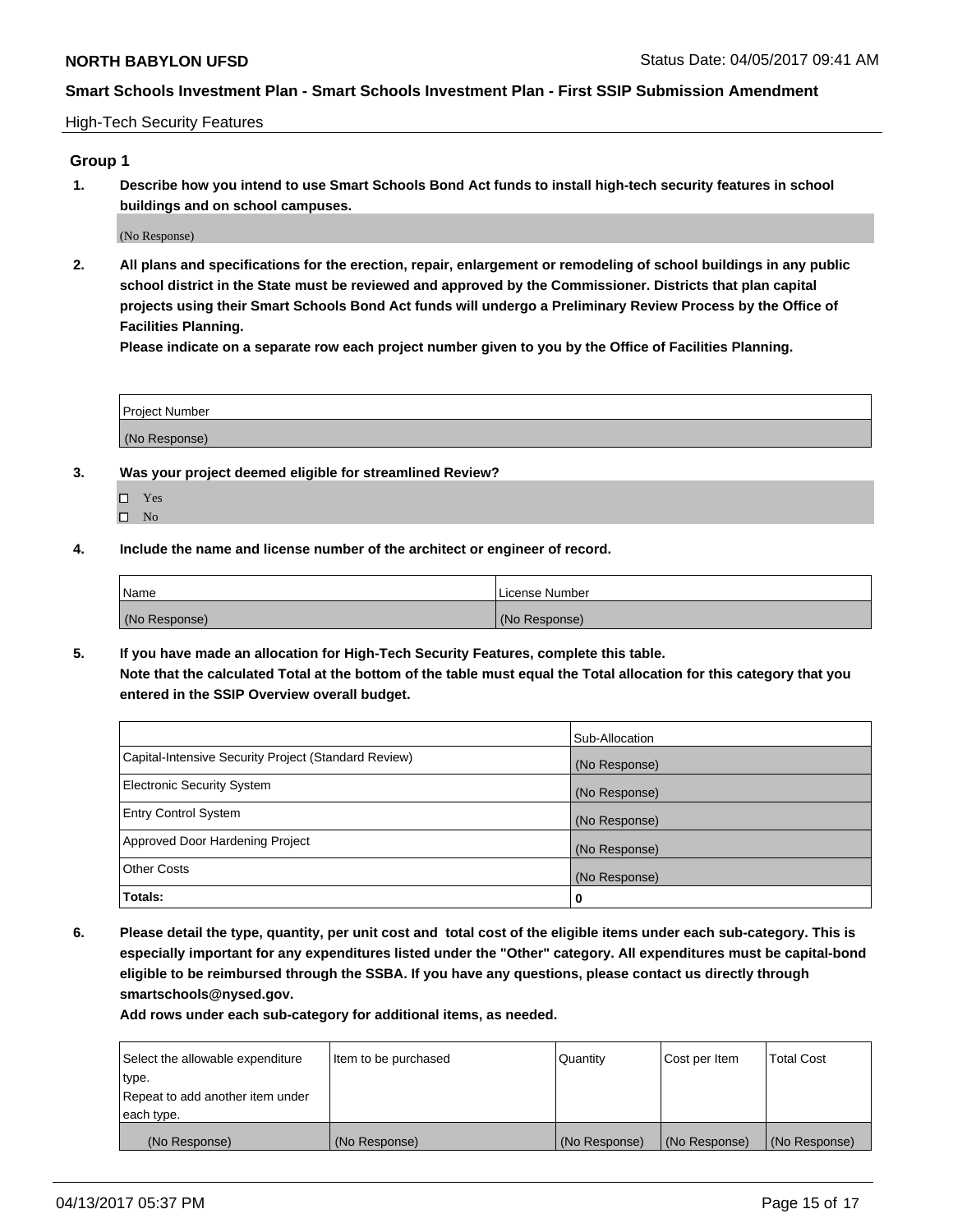Report